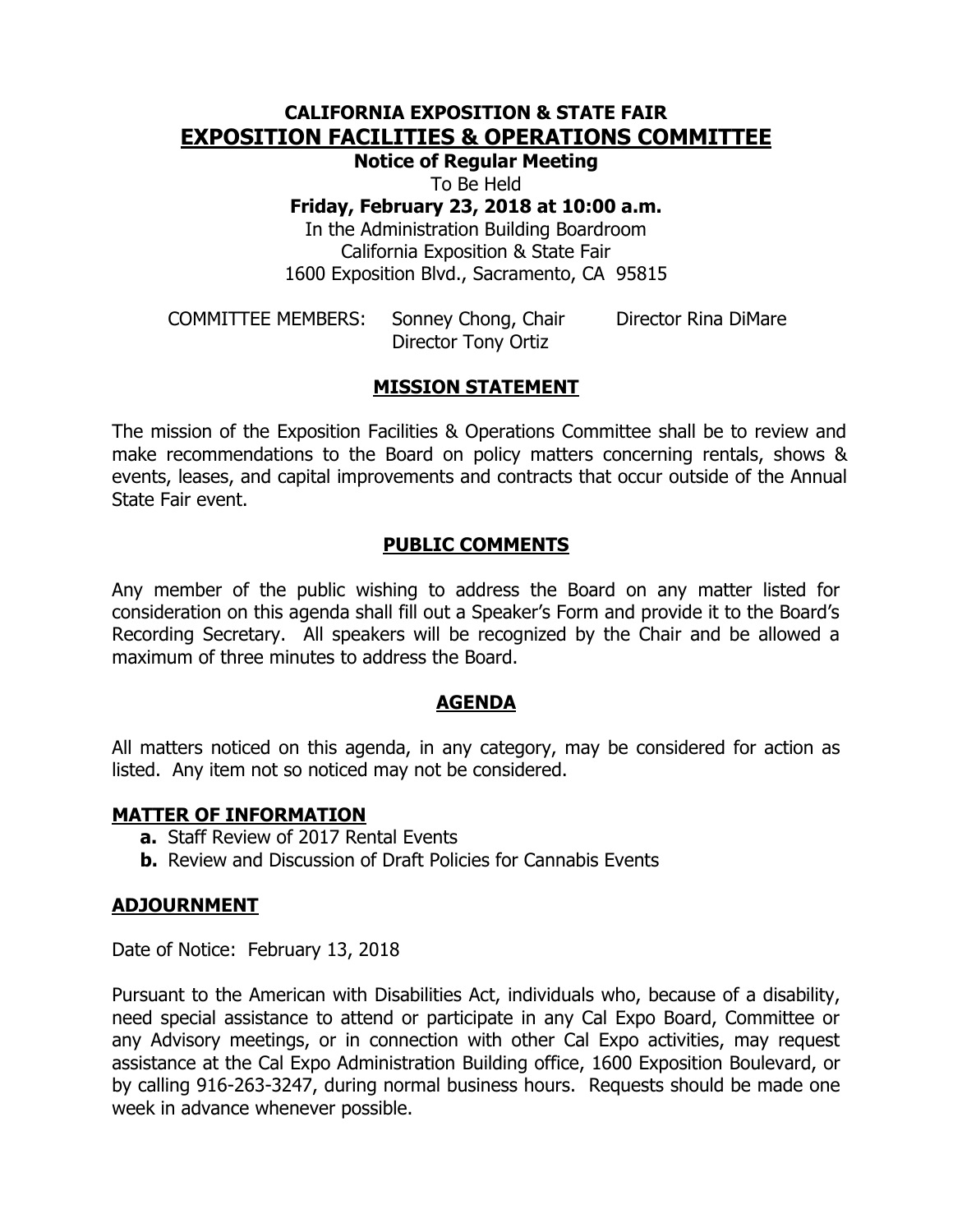## **CALIFORNIA EXPOSITION & STATE FAIR EXPOSITION FACILITIES & OPERATIONS COMMITTEE**

Committee Meeting Minutes Friday, February 23, 2018 10:00 a.m.

## **MINUTES**

Committee Members Present: Director Rina DiMare

Director Tony Ortiz

Committee Members Not Present Sonney Chong, Chair

Staff Present: Chief Executive Officer (CEO) Rick Pickering Chief Deputy General Manager (CDGM) Tom Martinez Deputy General Manager-Administration (DGM) Samantha Brown Deputy General Manager-Business Development (DGM) Margaret Mohr Programs Manager **Rachelle Weir** Rachelle Weir Expo Events Director (AGM) Marcia Shell Recording Secretary **Sue O'Brien** Sue O'Brien

Director Ortiz called the Exposition Facilities & Operations Committee Meeting to order at 10:01 a.m. Roll call was taken and a quorum was present. Director Chong was not present.

# **Matters of Information**

**a.** Staff Review of 2017 Rental Events

Assistant General Manager Shell reviewed the staff report. Mentioned several events that were multi-year events were up in attendance over prior years. The Sales report mentioned that Cal Expo was going to be used as overflow parking for the Sacramento Convention Center and California Careforce would be returning. Shell reviewed the draft March event calendar and the Sac Rep game schedule.

**b.** Review and Discussion of Draft Policies for Cannabis Events Chief Deputy Director Martinez reviewed the staff report with the committee. He pointed out that the Board of Directors had voted not to allow the sale or consumption of Cannabis during the Annual California State Fair and directed staff to develop policies and guidelines for permitting/licensing of Cannabis events at Cal Expo for Medical and/or Adult use. After working closely with other State agencies staff developed formal policies for Cannabis events at Cal Expo for the Board of Directors consideration.